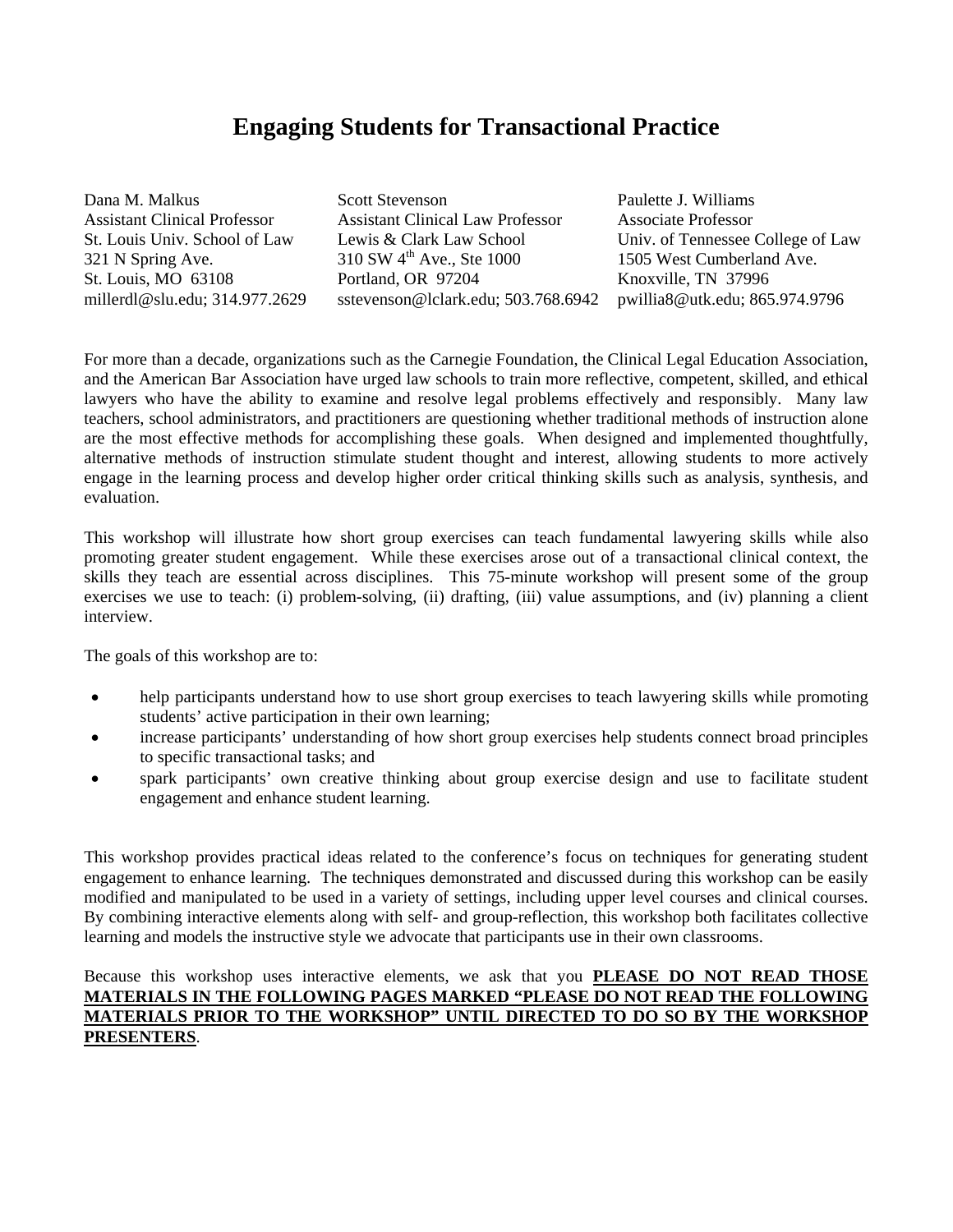# **Exercise #1: Entity Formation**

DESCRIPTION AND PURPOSE OF EXERCISE: In this exercise, intentionally erroneous corporate forms are distributed to the students. The forms are usually the principal organizational document for one of a business corporation, a nonprofit corporation, or a limited liability company. The students are to identify the error and offer a correction using the relevant state business associations statute. The errors are relatively obvious and easy to find once the student has identified the relevant statute. The exercise has three goals:

- To familiarize students with the business association statutes.
- To require students to apply the skill of close reading, both of the statute and the form they are to correct, and to illustrate the attention to detail necessary when preparing legal documents.
- To illustrate how the organizational documents of the various entities differ from one another. This is a springboard to a discussion of why they differ from one another and how those differences reflect the different nature of the entities.

TIMING: Time for Lecture is 50 minutes. Rough breakdown of lecture is:

| • Introduction to exercise                     | 5 minutes  |
|------------------------------------------------|------------|
| • Students complete exercise                   | 10 minutes |
| • Students present their exercise to the class | 35 minutes |

## MATERIALS NEEDED FOR CLASS:

- Introductory lecture notes
- Copies of the relevant business association statutes, if the students are to find the error in class

STUDENT FEEDBACK: My students have preferred to be assigned the exercise before class as opposed to performing the exercise in class. This saves time in class for post-exercise discussion, and saves paper, by avoiding handouts of the required statutes.

## ERRORS FOUND IN THE DOCUMENT:

For a Corporation:

- Non-compliant name
- No incorporator statement
- Registered agent is out of state
- Overbroad Indemnity (indemnifies for claims expressly disallowed by statute)
- Correct form (no error)

## For an LLC:

- No duration statement
- No statement of professional services for an LLC

## For a Nonprofit Corporation

- No statement of members for mutual benefit corporation
- No statement of type of nonprofit corporation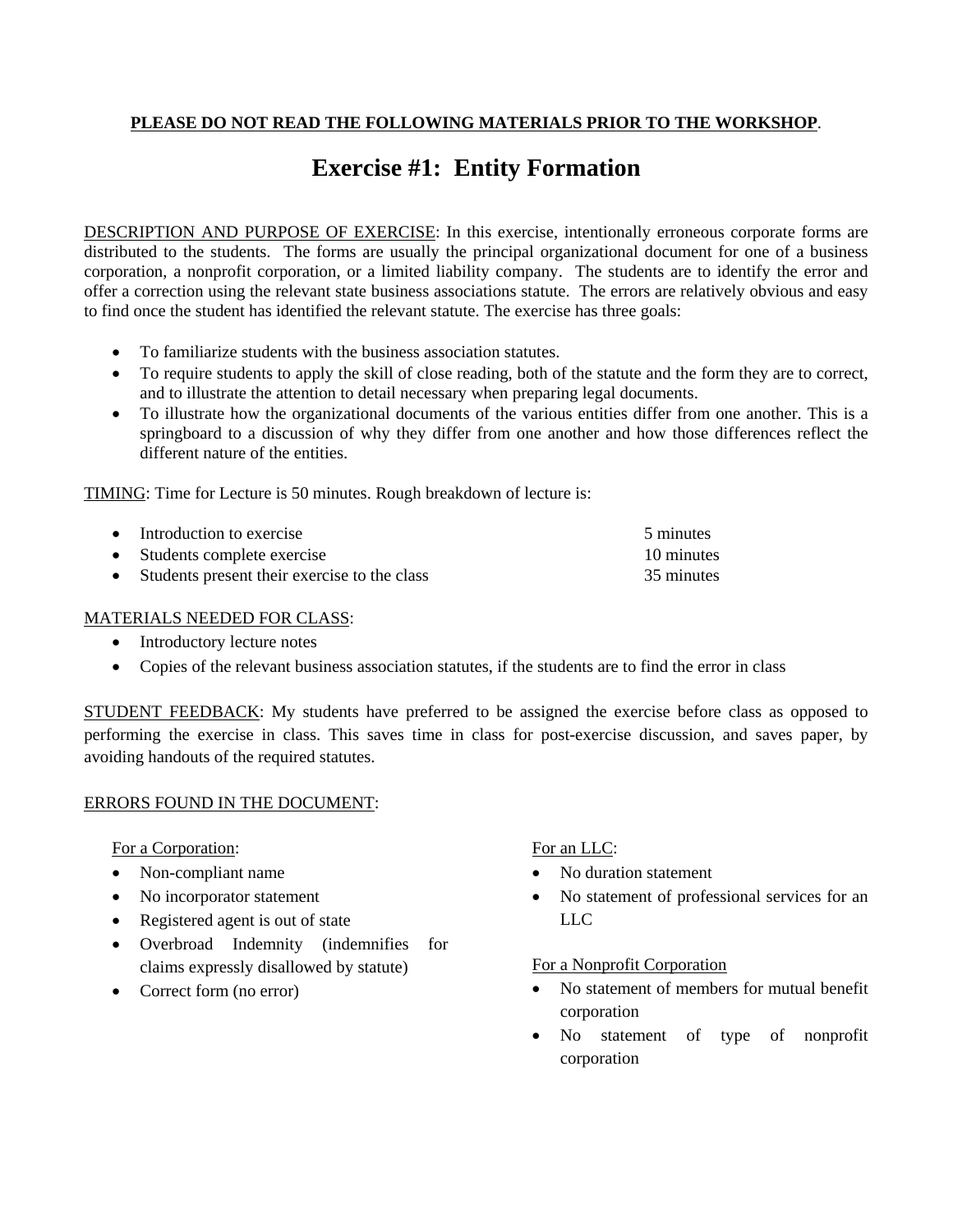## **INSTRUCTIONS FOR ENTITY FORMATION EXERCISE**

Attached to this instruction sheet is a hypothetical Articles of Incorporation or Organization, the document that is filed with the Oregon Secretary of State to form one of a corporation, nonprofit corporation or a limited liability company under Oregon law.

Your assignment is to use the relevant sections of Oregon Revised Statutes (O.R.S.) to determine whether the attached document meets the statutory requirements for it.

The relevant statutes for corporations, LLCs, and nonprofit corporations may be found in O.R.S. chapters 60 (corporations), 63 (LLCs), and 65 (nonprofit corporations) respectively.

Please check the attached document against its requirements set forth in the O.R.S. If necessary, correct the document.

In class this Friday you will discuss with the class your document and the error, if any, it possesses.

When you refer to the table of contents for the chapter relevant to your document, you will see that it is divided into sections. Each chapter usually has sections titled "Incorporation," (or "Organization" in the case of an L.L.C.), "Purposes and Powers," "Name," "Office and Agent," and "Filing Documents." The error in your document will be found using one of these sections.

Note: Each student has been given a different document with a different error or mistake. One document satisfies the statutory requirements for it and is correct.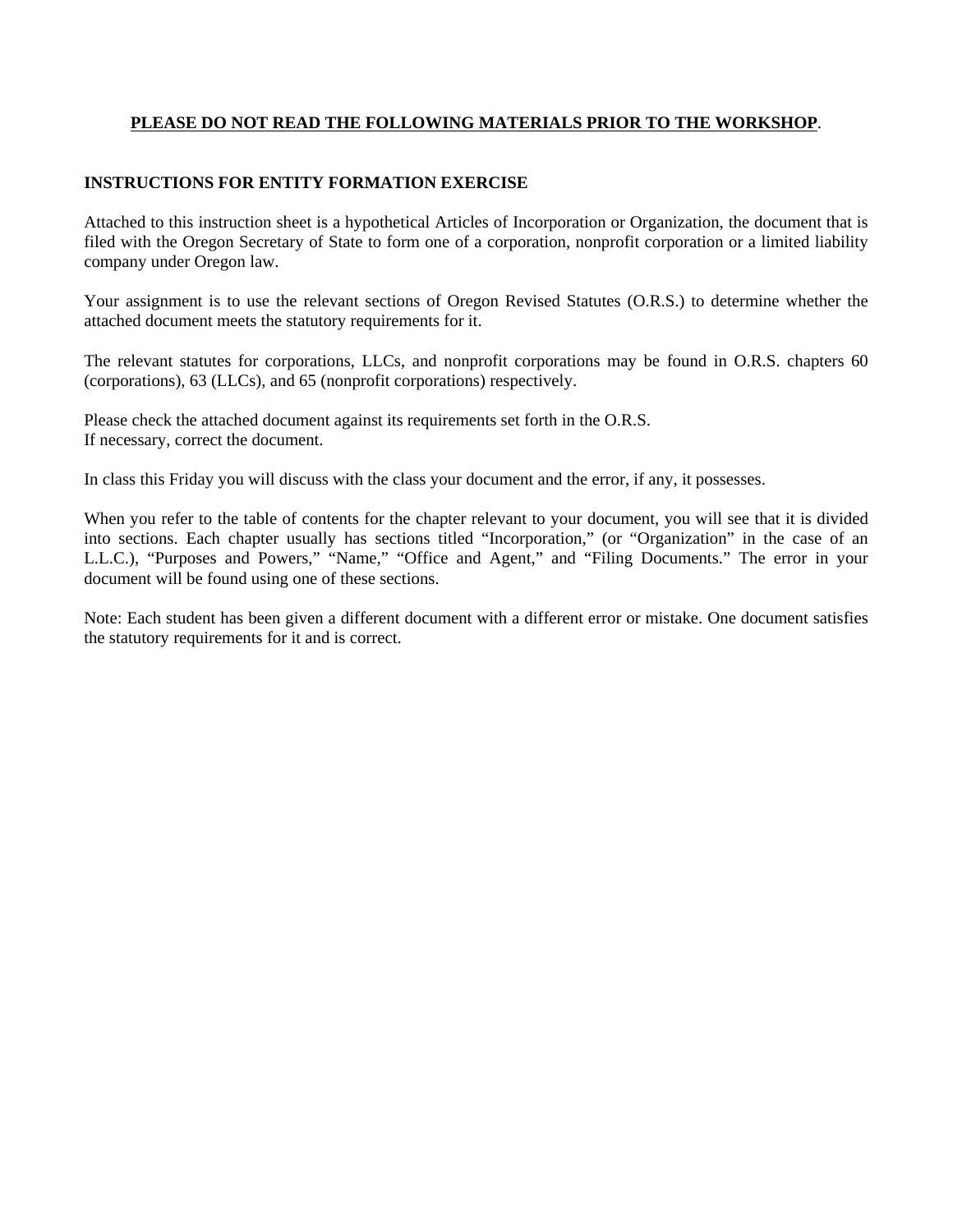# **ARTICLES OF ORGANIZATION OF STEVENSON BUSINESS FORMS, LLC**

#### **ARTICLE I**

The name of this limited liability company (the "Company") is Stevenson Business Forms, LLC.

#### **ARTICLE II**

 The street address and mailing address of the Company's initial registered office are 123 Easy Street, Portland, OR 97204; and the name of the Company's initial registered agent at that address is Scott Stevenson.

#### **ARTICLE III**

 The mailing address to which notices, as required by the Oregon Limited Liability Company Act, may be mailed until the principal office of the Company has been designated in an annual report is 123 Easy Street, Portland, OR 97204.

#### **ARTICLE IV**

 The name and address of the sole organizer of the Company are Scott Stevenson, 123 Easy Street, Portland, OR 97204.

#### **ARTICLE V**

The Company will be managed by one or more managers.

DATED: September 17, 2009.

 Scott Stevenson Organizer

Person to contact about this filing: Scott Stevenson 503-123-4567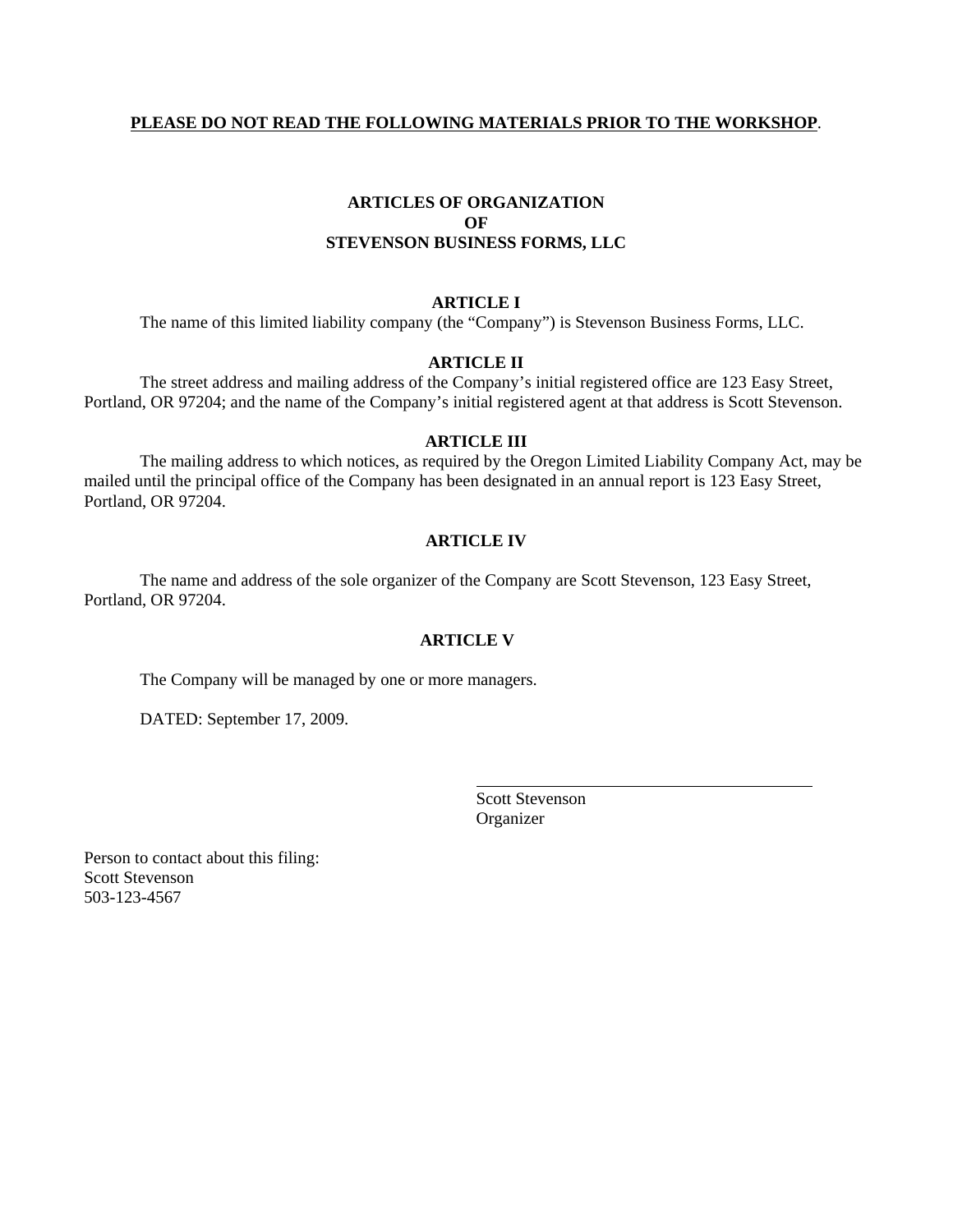## O.R.S. § 63.047

### 63.047. Articles of organization

(1) The articles of organization shall set forth:

(a) The name of the limited liability company which satisfies the requirements of ORS 63.094;

(b) The address, including street and number, and mailing address, if different, of the limited liability company's initial registered office and the name of its initial registered agent at that office;

(c) A mailing address to which notices, as required by this chapter, may be mailed until an address has been designated by the limited liability company in its annual report;

(d) If the limited liability company is to be manager-managed, a statement that the limited liability company will be manager-managed or a statement that the limited liability company is to be managed by a manager or managers;

(e) The name and address of each organizer;

(f) The latest date on which the limited liability company is to dissolve or a statement that its existence is perpetual; and

(g) If a limited liability company is to render professional service or services, as defined in ORS 58.015, the professional service or services to be rendered through the limited liability company.

(2) The articles of organization may set forth any other provisions, not inconsistent with law, for the regulation of the internal affairs of the limited liability company, including any provision that is required or permitted to be included in any operating agreement of the limited liability company under this chapter.

(3) The articles of organization need not set forth any of the powers enumerated in this chapter.

Laws 1993, c. 173, § 15; Laws 1997, c. 774, § 10; Laws 1999, c. 86, § 3; Laws 2001, c. 315, § 51.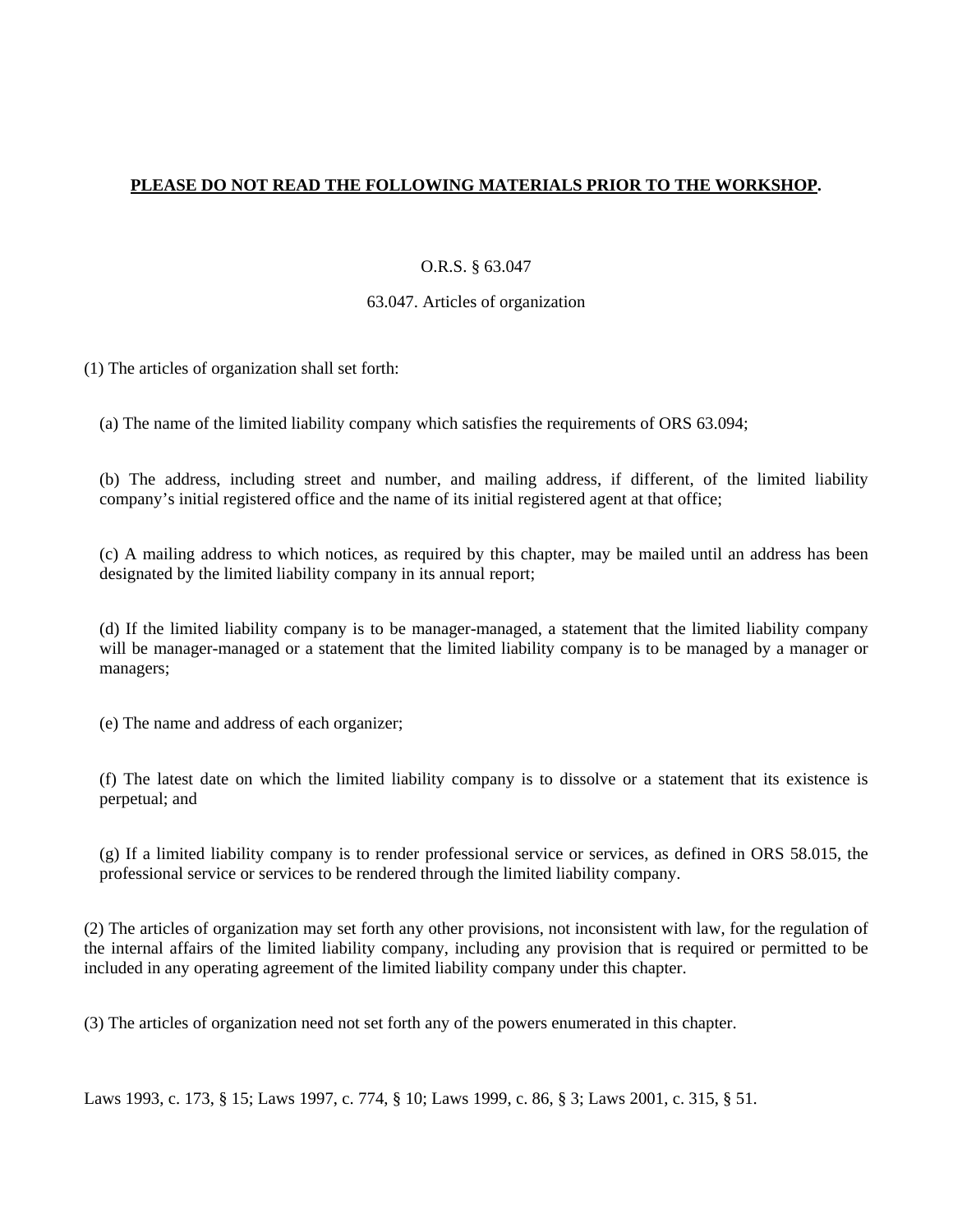# **Exercise #2: What is the Best Way?**

DESCRIPTION AND PURPOSE OF EXERCISE: In this exercise, students are divided into groups and are given a street-level map with two locations circled. The students are told to confer within their group to answer this question: What is the best way for me to get from \_\_\_\_\_\_\_ to \_\_\_\_\_\_? The students are permitted to consult the map and to talk freely within their groups. I generally do not allow them to ask questions of me during this portion of the exercise.

After the students have determined their answer to my question, I ask each group to give its answer and to explain why it chose that particular answer. During this portion of the exercise, I generally don't comment on the answers provided, except to: (i) clarify any answers which seem unclear to me; and (ii) ask follow-up "why" questions to illicit more explanation as to why a particular answer was given.

We then move into a discussion and some lecture from me. The discussion and lecture vary, depending on my goals for that particular class, but we usually cover some or all of the potential discussion/lecture points listed below.

TIMING: The time needed for this exercise can vary, depending on how much time I am able to devote to the exercise and discussion. Generally, the time breaks down as follows:

| • Introduction to exercise                                     | 5 minutes     |
|----------------------------------------------------------------|---------------|
| • Students work to determine answer                            | 10-15 minutes |
| • Presentations by students of answers                         | 5-10 minutes  |
| • Discussion and lecture (can vary widely, depending on goals) | 10-25 minutes |

## MATERIALS NEEDED FOR CLASS:

- Introductory notes to introduce exercise
- Copies of street-level maps for student use
- Discussion/Lecture slides or notes to follow exercise

#### POSSIBLE DISCUSSION/LECTURE POINTS:

- What criteria did you use for deciding what was "best"?
	- o Did you try to think about what I would think was best? What you thought was best? What some "objective" third person would think was best? What the "average" person would think was best?
		- $\blacktriangleright$  Goal: Introduce idea of client-centered counseling and help students recognize that there are many ways of interpreting a value such as "best."
		- Note: In this discussion, it might come out that my objective may have been one or all of the following: (i) speed, (ii) scenic route, (iii) most "green" option, (iv) going a certain way so that I could stop somewhere along the way, (v) most direct route, or (vi) the route that would result in least stop-and-go.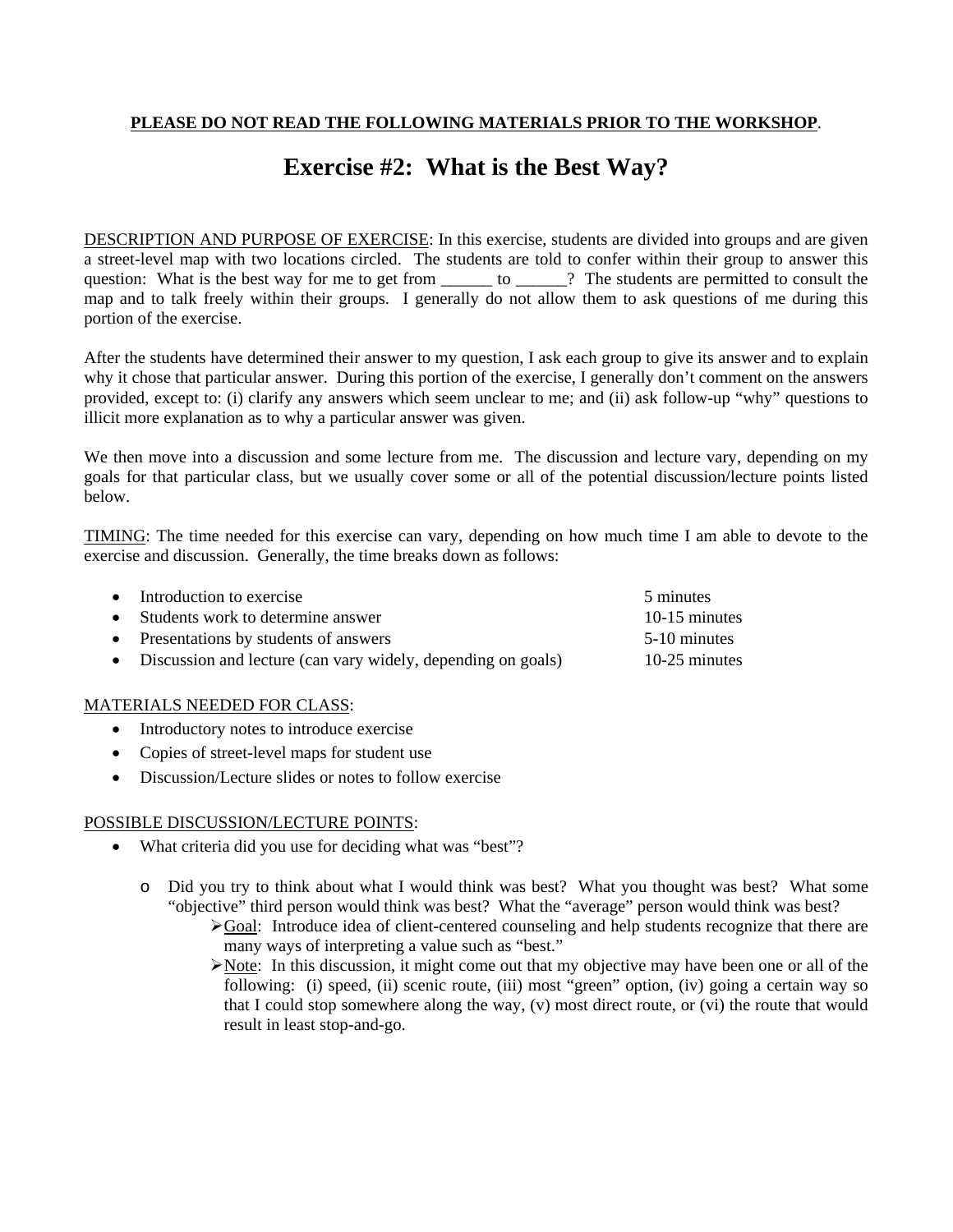- o I did not tell you what method of transportation I planned to use to get to \_\_\_\_. Did you assume I would drive a car? Take the bus? Take a cab? Ride my bike? Take the metro? Get a ride from a friend? I also did not tell you for what purpose I was going to \_\_\_\_. Did you make any assumptions about why I was going? Did that factor into what you thought was best?
	- Goal: Continue discussion of client-centered counseling and help students recognize that their own assumptions, values, and habits influence their work as lawyers.
	- Note: This seems to work especially well if  $\_\_$  is an airport. Was I going to catch a flight (might have lot of luggage)? Pick someone up (bike impractical)? Going to work (I work at airport)? Dropping someone off? Was I running late?
- What role did your own experience play during this exercise? If you have been to \_\_\_\_ before, did that help you decide your answer? If you had no prior experience, how did you decide? To what extent did you rely on the advice of others in your group? Were you more likely to trust their answer if they seemed to have been to before?
	- o Goal: Discuss impact of experience in drafting and counseling situations. If you lack experience with the particular type of transaction, how do you compensate for this?
- What other possible answers did you consider before reaching your ultimate recommendation? Did your group members all initially agree with each other? If not, how did you decide which answer to choose?
	- o Goal: Introduce problem-solving principles.
- What questions would you have asked me if you could? How would this have helped you?
	- o Goal: Help students learn to identify categories of interview questions.
	- o Note: If there is time, I write these questions on the board and we categorize them using a who/what/where/when/why/how rubric that I find helpful for interviewing.
- Now that we've talked about this a little, think back to the start of the exercise. What assumptions did you make – probably without even really thinking about them as assumptions?
	- o Goal: Return to client-centered counseling principles and emphasize again the reality that assumptions guide us all of the time. We have to be aware of our assumptions in order to see the problem from the client's perspective. This will help us plan, counsel, and draft in ways that are "best" for the client.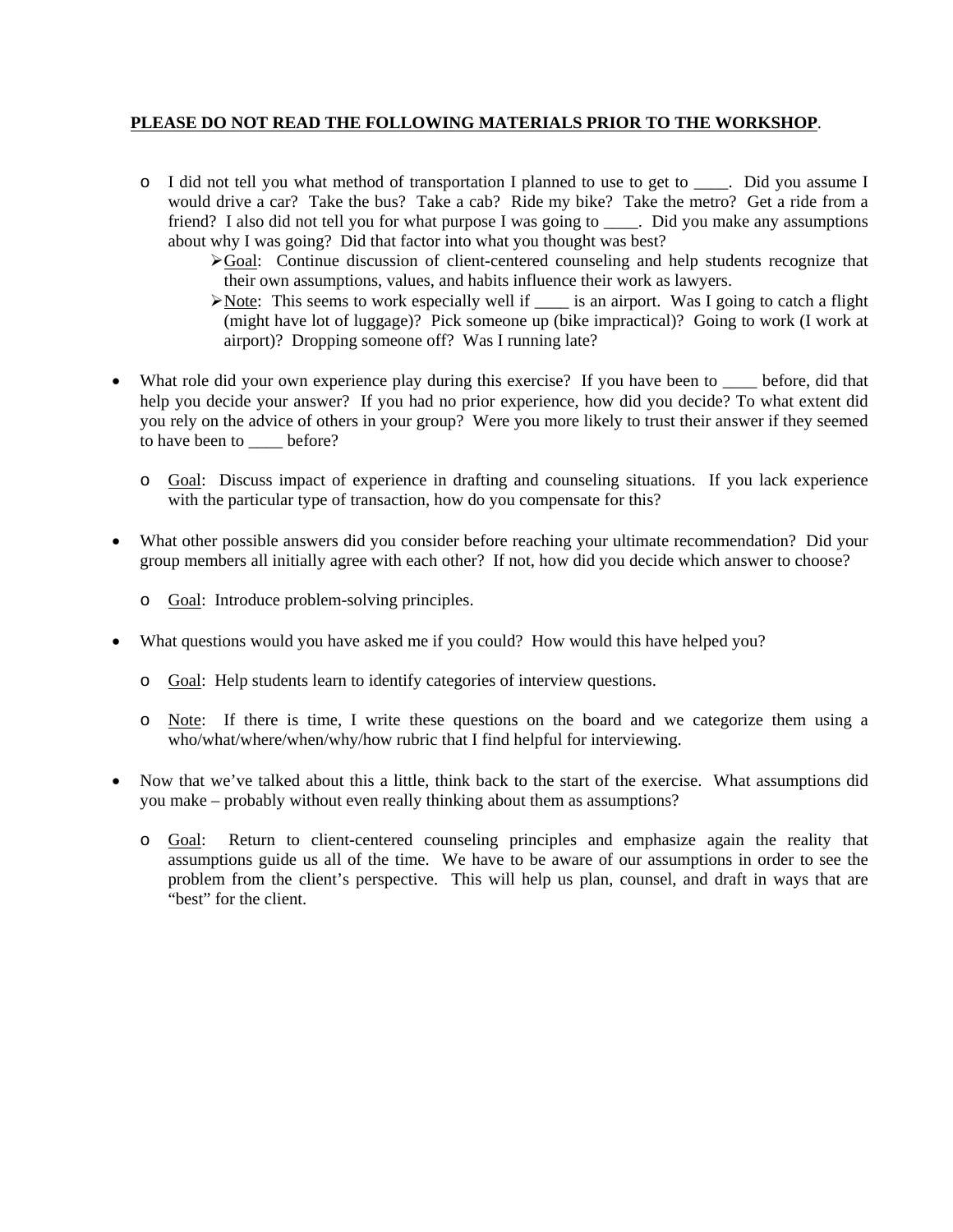# **Exercise #3: Interview and Interview Planning Exercise**

DESCRIPTION AND PURPOSE OF EXERCISE: This exercise is planned to take place during the first or second class session of the semester. It involves a role play of an initial client meeting and the student attorneys' planning session for the meeting. The student attorneys are a team of two students who will be meeting a new client for the first time. The role of the client may be played by another student in the class or by the professor. The client is coming to the clinic for help in starting a new business. Details of the client's business will raise a variety of substantive law and professional responsibility issues, depending on the situation.

The students will have only a minimal amount of information about the client before the interview starts, e.g. Mr. Julio Sanchez has been operating a house painting business and wants to set his business up as a legal operation. His wife will accompany him to the interview because he speaks limited English.

The purposes of the exercise are 1) to have the students demonstrate the thinking and planning process that they will go through as they prepare for the interview; 2) to have the students demonstrate the actual conduct of the first part of the interview; 3) to give the role players feedback on their performance in the exercise, and 4) to engage the class in a discussion of the issues raised by the role play.

TIMING: I do this exercise as the second half of a one and a half or two hour class session. The first part of the class is a class discussion of client interviewing that includes an introduction to client-centeredness, problemsolving techniques, active listening, etc. My notes for the first part of class are on the next page. The timing for the role play exercise is approximately as follows:

| • Requesting volunteers, setting the scene                    | 5 minutes     |
|---------------------------------------------------------------|---------------|
| • Students plan for the interview out loud, in front of class | 5-10 minutes  |
| • Role play of client interview                               | 15 minutes    |
| $\bullet$ Feedback and discussion                             | 15-20 minutes |
|                                                               |               |

# RESOURCES NEEDED FOR CLASS:

- Teacher's notes on interviewing
- Intake sheet with client's name and contact information
- Volunteers for roles of student attorneys and client

# AREAS FOR FEEDBACK AND DISCUSSION:

While still in role:

- How was that experience for the student attorneys?
- How was that experience for the client?

After coming out of role, all (including the players) should provide feedback on some or all of the following areas:

- Attorneys' demeanor and presentation
- Organization of the interview
- Information and fact gathering
- Establishing rapport
- Identification of legal issues
- Identification of business issues
- Next steps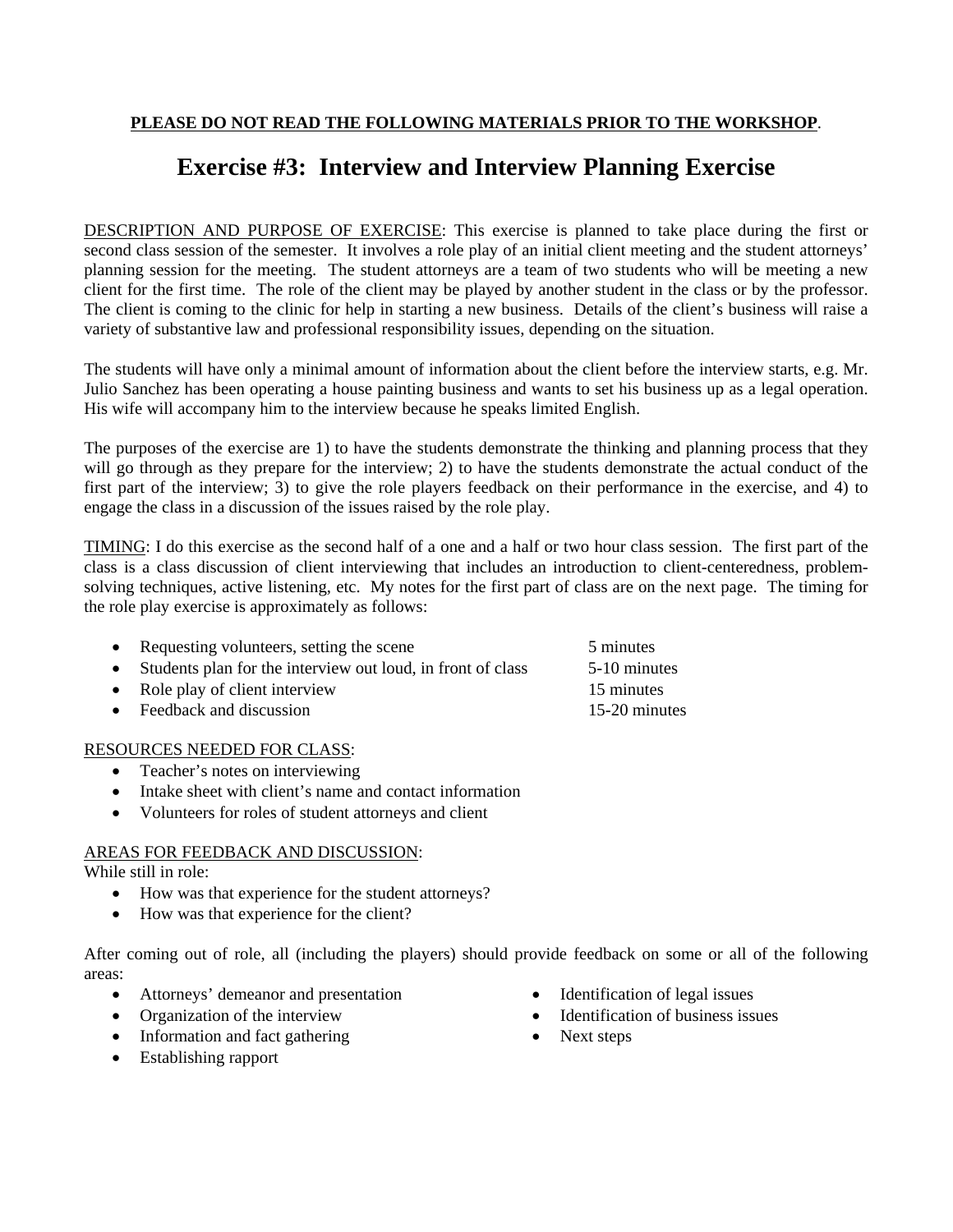# **TEACHER'S NOTES ON INTERVIEWING CLIENTS**

## **Interviewing as the Beginning of the Attorney-Client Relationship Conducting the First Meeting**

Purposes of the Interview - Problem Solving: Beginning the Diagnosis

- Establish an attorney-client relationship
- Understand the client's goals
- Learn the facts from the client's perspective
- Allay anxiety about the problem (establishing rapport, trust, reassuring the client about your role, making sure that the client is listened to)

Stages of the Interview

- Opening introductions, small talk
- Information gathering curiosity, interest, excitement
- Goal identification
- Preliminary strategy
- Conveying info to client next steps
- Closing

Establishing the Attorney-Client Relationship

- Practical tips: dressing professionally; being on time; being respectful of your client's time and business operation
- Introducing yourself: business cards; explain your role and status. Answer questions. Establishing rapport.
- What if the client brings someone with him to the interview?
- Case acceptance: be aware, and explain the process to client
- Be careful what you agree to, and don't answer questions too soon. It's fine to say, "I'll do research on that or check into it, and get back to you."

Understanding the Client's Goals

 Develop your listening skills. Active listening. Body language. Reflecting back what the client is saying.

Learn the Facts from the Client's Perspective

- Let the client tell the story. Non-verbal active listening is best at the beginning. Later asking questions that are supportive and show understanding.
- Be careful about interjecting "OK." That can mean to the client "That's good."
- Taking notes.

Allay Anxiety about the Problem

 Establishing rapport, trust; reassuring the client about your role; making sure that the client is listened to